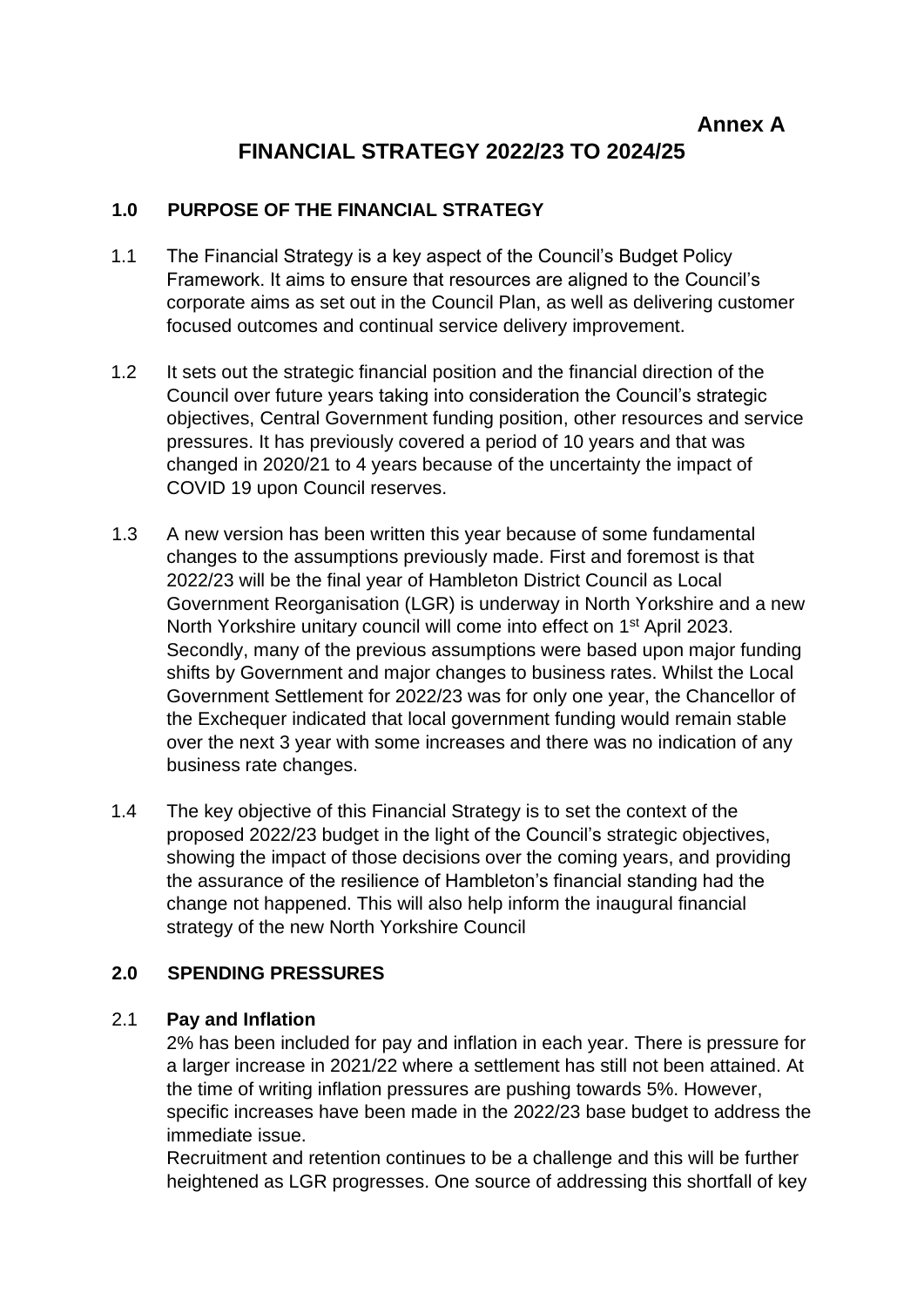staff is to employ agency staff. This route brings additional costs and additional funding has been added to the budget for 2022/23 to assist.

## 2.2 **Pensions**

There will need to be a re-basing of pension contributions following LGR. It is assumed in this strategy that there is no increase over the period.

## 2.3 **Capital Programme**

The Council has had a significant investment programme in assets and services over the past few years. The Capital Programme for 2022/23 reflects the completion of the outstanding major projects. Loan funding is meeting the cost of much of this spend in line with the Capital Strategy. The revenue impacts in terms of interest and Minimum Revenue Provision (MRP) is included in the Strategy.

#### 2.4 **Savings**

The original Financial Strategy identified savings in each of the year of this strategy. However, a decision was made to NOT include savings in the 2022/23 budget as it was extremely unlikely that any transformation work would be undertaken to implement those savings with the additional workload arising from LGR implementation. No savings have been assumed for 2023/24 but a small amount for 2024/25.

#### 2.5 **Interest Rates**

Bank of England base rate have recently increased to 0.25%. Inflation is increasing and it is likely that there will be further interest rate rises over the next couple of years as one fiscal tool to abate inflation increases. This will have limited impact on future costs and budgets as the budget has assumed that all borrowing will be undertaken at the end of the current year. These loans will be long term and at a fixed rate. Therefore future rate rises have minimal impact on expenditure.

# **3.0 LOCAL INCOME**

#### 3.1 **Fees and Charges**

The 2022/23 budget has applied increases to fees and charges of c 1.8%. However, there was no increase to green waste or car parking charges. Increases of 2% apply in 2023/24 and 2024/25 to general fees and charges. Car park revies will increase income in 2023/24 and 2024/25 by £120,000 each year.

#### 3.2 **New Income**

The Council has invested heavily in Treadmills over the last few years and will be completed in 2022/23. Additional income will be realised from this in vestment in 2023/24 (£200,000) and 2024/25 (£150,000) as the scheme matures. Additional income will be generated by the Crematorium investment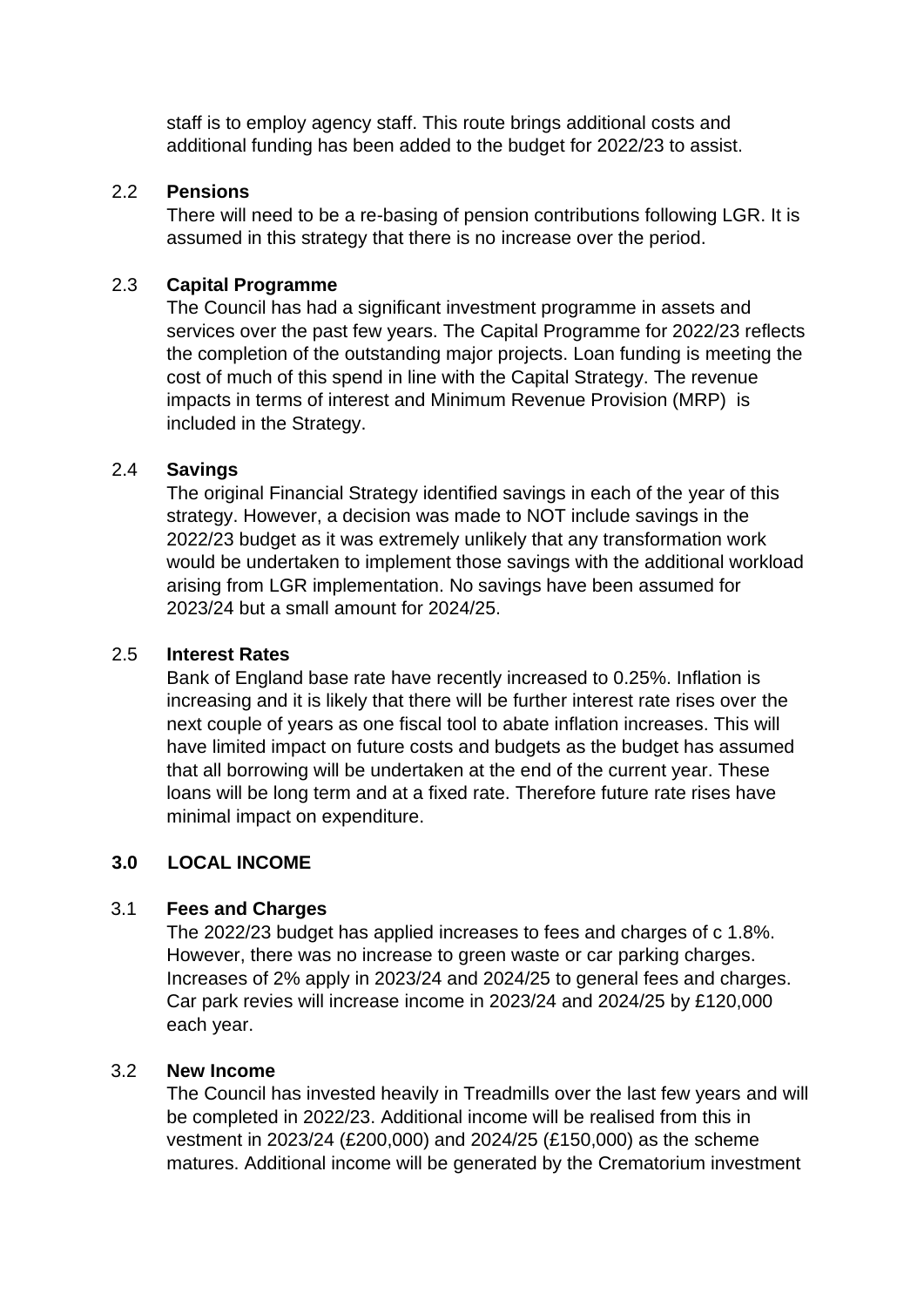as it becomes an established part of the industry. £50,000 is anticipated in 2024/25.

## 3.3 **Council Tax**

The maximum £5 increase is applied in 2022/23. This strategy assumes that the maximum increase would continue to be applied in the future. This is included only to help set the future scene for the new authority. In reality council tax levels will change significantly in Hambleton via harmonisation within the new authority mechanisms.

#### 3.4 **Interest on Balances**

Whilst there has been a recent increase in interest rates, investment returns still remain very low. The Council has maintained its policy to utilise the cash reserves for bankroll the capital programme temporarily rather than entering into long term borrowing. This has the benefit of saving on interest costs. This strategy assumes that this position will continue and has limited investment interest income will be received. As stated above under capital programme, the cost of borrowing has been included for future years as funding decisions will need to be taken early in 2022/23.

## **4.0 GOVERNMENT FUNDING**

## 4.1 **Background**

Previous strategies have examined future Government policy frameworks and the potential impact on funding. It included in depth assessment across each type of funding. It looked at how New Homes Bonus may fundamentally reduce for 2022 onwards, detrimental changes to Rural Delivery Grant and how Fair Funding Review might impact. The Budget set by the Chancellor of the Exchequer and the Local Government Finance Settlement for 2022/23 has changed that outlook and landscape. The assumptions for this strategy time period are set out below.

# 4.2 **Local Government Finance Settlement 2022/23**

There was expectation of a 3-year local government finance settlement this year. That was not the case and it was a single year settlement. However, there is strong indications in the Budget and the text of the finance settlement that the level of grant is broadly fixed for the next three years with the potential for some uplift. Levelling up may (or may not) deliver more funding. There was no indication of any fundamental review of each element for the next 3 years.

#### 4.3 **Assumptions**

Whilst there are different elements that make up Hambleton's Government support and each have its own rules, for the purposes of this strategy it is assumed that the level of Government funding will remain fixed for the next three years.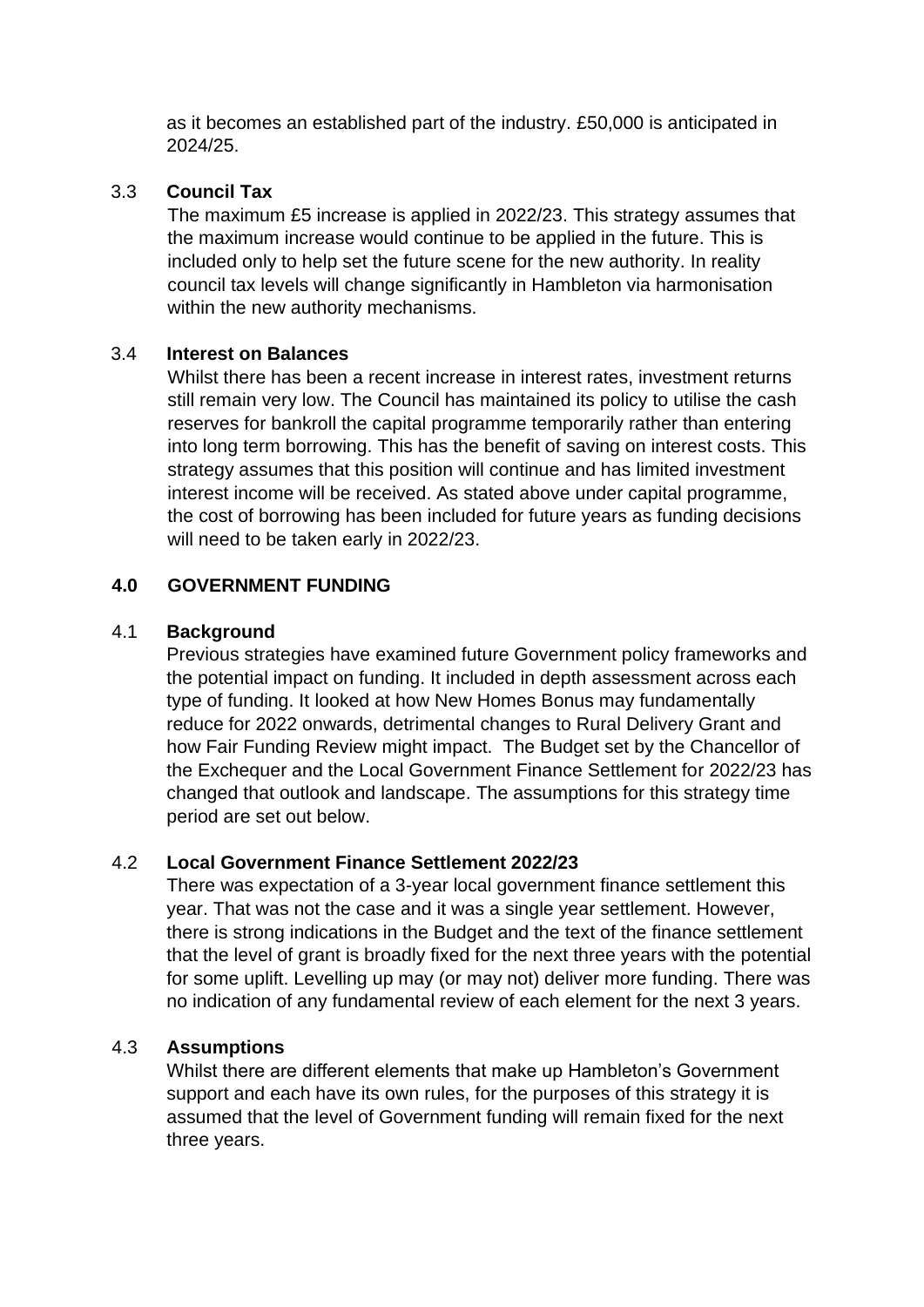## **5.0 BUSINESS RATES**

#### 5.1 **Pooling**

Hambleton is participating in a North Yorkshire business rate pool for 2022/23. This is likely to generate additional rate income of up to £600,000. An assumption has been made in the budget for £200,000. As LGR is happening, this is for one year only.

#### 5.2 **Review of Business Rates**

A major review of business rates has been expected for some time. However, this seems to very unlikely over the next couple of years as the Government has introduced DLUHC and a new direction. The Secretary of State (DLUHC) has indicated a view that there should be no further extension of any local retention of busines rates which was indicated previously. Therefore no changes are anticipated to the business rate basis for the purposes of this document. The estimate for 2022/23 is based upon the latest data and mirrored in the following years.

## 5.3 **Revaluation and Rebasing of Business Rates**

There is likely to be a revaluation of business rateable values in 2024. However, that may change as Government policy emerges. Revaluation brings the opportunity to look at the proportions retained locally. However, are the Government going to evoke all of the challenges this entails in the lead up to an Election in 2024. It is therefore assumed that this is unlikely in the timeframe of this strategy

#### **6.0 SUMMARY**

#### 6.1 The table below summarises the overall position.

|                                     |  | 2022/23 | 2023/24 | 2024/25 |
|-------------------------------------|--|---------|---------|---------|
|                                     |  | £000's  | £000's  | £000's  |
| <b>Operational Budget</b>           |  | 11,366  | 11,621  | 11,527  |
|                                     |  |         |         |         |
| Savings                             |  |         |         | $-100$  |
| Car Parking                         |  |         | -120    | $-120$  |
| <b>Additional Treadmills Income</b> |  |         | $-200$  | $-150$  |
| Additional Cematorum Income         |  |         |         | $-50$   |
| <b>Net Revenue Budget</b>           |  | 11,366  | 11,301  | 11,107  |
|                                     |  |         |         |         |
| <b>Funded by</b>                    |  |         |         |         |
| <b>Government Support</b>           |  | 2,285   | 2,285   | 2,285   |
| <b>Business Rates</b>               |  | 3,825   | 3,825   | 3,825   |
| <b>Business Rate Pool</b>           |  | 200     |         |         |
| Council Tax                         |  | 4,529   | 4,837   | 4,982   |
| <b>Collection Fund Surplus</b>      |  | 89      |         |         |
| Contribution from reserves          |  | 438     | 354     | 15      |
| <b>Funding</b>                      |  | 11,366  | 11,301  | 11,107  |